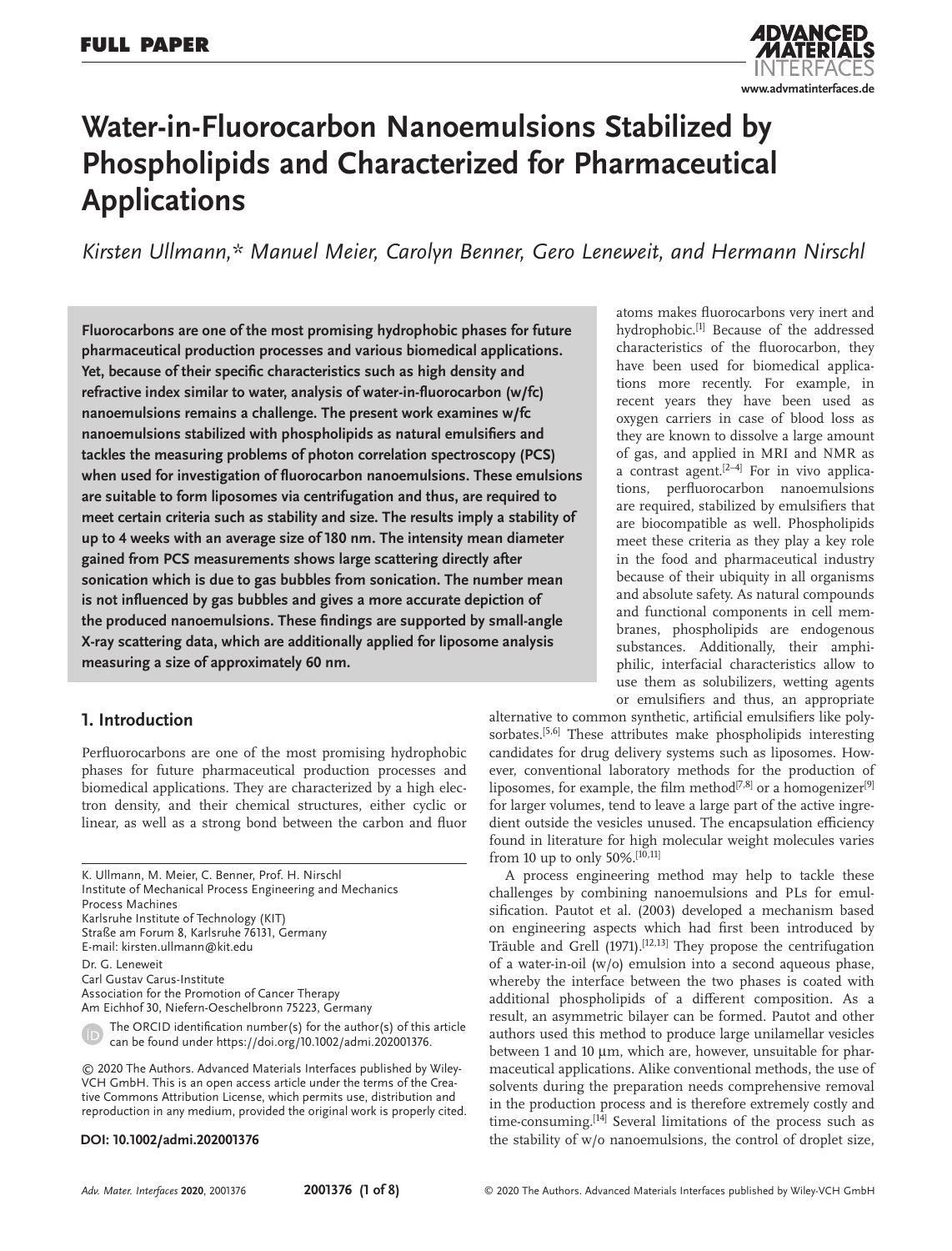

and a successful transfer of micelles through the interface due to gel formation still did not lead to an efficient process. Sommerling et al. investigated the needed centrifugal force for a feasible transfer and found that it is impossible to transfer solid particles of nanometer size and low density difference with common centrifuges because of the hindrance by interfacial tension due to wetting or gel formation.<sup>[15]</sup> In addition, the increasingly studied w/o emulsions show a short stability depending on the hydrophobic phase and the chosen phospholipid for stabilization.<sup>[16]</sup> Based on these experiments, the selection of the hydrophobic emulsion phase is a major challenge to overcome. Preliminary work in our research group addressed the mentioned problems systematically from measurements of interfacial tensions to characterization of nanoemulsions as well as the selection of a suitable hydrophobic phase.<sup>[17]</sup> For the latter, a fluorocarbon, perfluoroperhydrophenanthrene (PFPH), was selected as the biocompatibility and inert characteristics make fluorocarbons unique in biomedical use.<sup>[18,19]</sup> While there are short-chain- and long-chain- fluorocarbons commercially available, it was decided to use a cyclic molecule with long chains and an exceptional high density while having a low viscosity ( $\rho = 2.03$  g cm<sup>-3</sup>;  $\eta = 28.4$  mPa s). The interfacial properties of different phospholipid suspensions added to a fluorocarbon in previous studies revealed lower interfacial tensions of phospholipids with shorter chain lengths. According to the Gibbs approach, a concentration of 150 mm is necessary to stabilize nanoemulsions that are used for further processing of liposomes.[17]

However, many questions remain as the material system of phospholipids and fluorocarbons have not been investigated in detail. Additionally, the problems described above – the partial transfer of droplets, the low encapsulation efficiency, droplet size, and stability of w/o emulsions – have not been examined for fluorocarbons. Although both water-in-fluorocarbon (w/fc) and fluorocarbon-in-water (fc/w) emulsions have been investigated, control of droplet size and stability remain difficult. Moreover, w/fc emulsions have not been reported yet using phospholipids exclusively as emulsifiers. fc/w emulsions show, depending on the used fluorocarbon, stable droplet sizes for a couple of weeks<sup>[20,21]</sup> and month<sup>[22]</sup> while w/fc emulsions reveal large droplets in the micrometer range.<sup>[23,24]</sup> Hence, for these nanoemulsions, a better investigation is necessary. This work shows the characterization of w/fc nanoemulsions prepared with PFPH as the hydrophobic phase, as many fluorocarbons have not been extensively described for the preparation of nanoemulsions yet. The influence of different chain lengths, head groups, and various concentrations of phospholipids were investigated and tested for their ability to stabilize water droplets in PFPH. Additionally, the material system was examined with regard to the measurement technology and the difficulties that arise between a fluorocarbon and a water phase. Following these results is the introduction of a novel centrifugation process to produce liposomes from fluorocarbon nanoemulsions, which makes the use of solvents unnecessary and holds the ability for a high encapsulation efficiency.

The aim is to answer the question whether the material system of PFPH and phospholipids is applicable for preparation of w/fc nanoemulsions and the centrifugation process



to transfer droplets, respectively. These findings include the question whether common measurement systems such as photon correlation spectroscopy (PCS) are suitable for characterization and which artefacts during measurements can be found. Eventually, w/fc nanoemulsions are planned to be processed as liposomes by centrifugation of droplets.

# **2. Results and Discussion**

### **2.1. Short Term Stability of Water/Fluorocarbon Nanoemulsions Stabilized with DPPC**

For a better understanding of the fluorocarbon nanoemulsions, the stability of fluorocarbon nanoemulsions was monitored at short term to address effects that appear in the beginning after emulsification and later over a period of several weeks. Thus, for a nanoemulsion stabilized with DPPC, a detailed development of droplet size directly after sonication was monitored by PCS (**Figure 1**). According to the intensity mean diameter, large droplets of up to 1300 nm appear in the very beginning after emulsification of 1 vol% of a 150 mm stock suspension. After 3 h, the mean size of the droplets remains stable at 200 nm. As a decrease in size is not possible without any energy input, gas bubbles are likely to be the cause and the phenomenon, which is discussed in the following section. Furthermore, based on the values for the number mean diameter, there ought to be a larger number of small droplets in comparison to large droplets. This finding is supported by the course of the derived



**Figure 1.** Monitoring of w/fc nanoemulsion droplet size for 17 h after emulsification, stabilized with DPPC at a concentration of A) 150 mm and B) 300 mm in the stock suspension. Figured are the mean diameter based on intensity (black) and number (red) as well as the derived count rate (blue).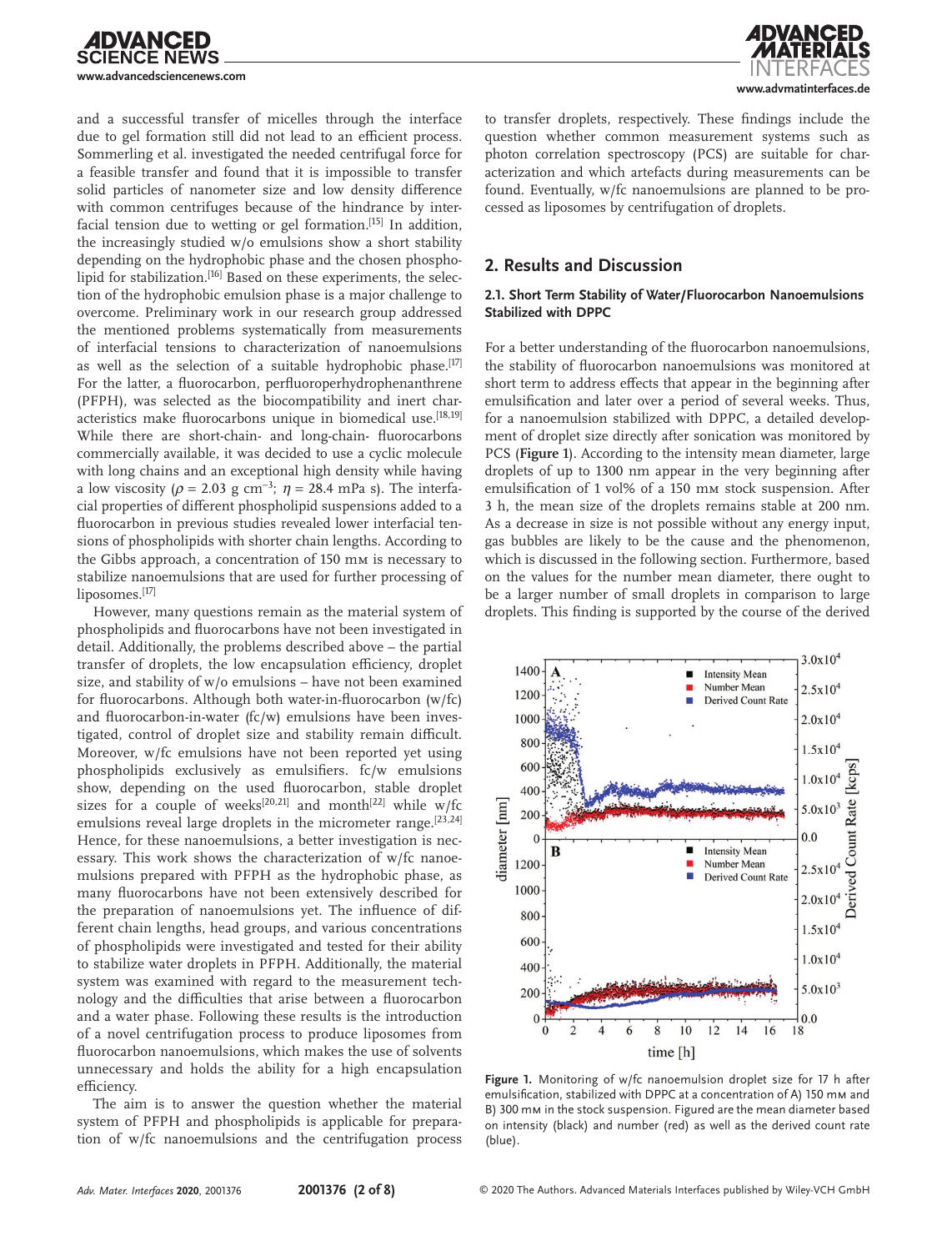

count rate (DCR): in the beginning more scattering centers are detected, after 3 h, the count rate decreases to a stable number. The number mean drop size increases from 100 to 200 nm after 3 h leading to a decrease in the total number of droplets. That leads to the question whether a higher concentration of the stock suspension shows the same phenomenon in the beginning. Indeed, a 300 mm stock suspension of DPPC shows almost no scattering of the intensity-based diameter in the beginning, but starts with a size of 100 nm and increases to 200 nm after 3 h, resulting in the same course as the one observed for the number mean diameter.

These findings lead to the conclusion, that the nanoemulsions are apparently not yet ready for the centrifugation process directly after preparation. Instead, a period of at least 3 h seems to be necessary between preparation and centrifugation of droplets. An increase of the phospholipid concentration to 300 mm leads to smaller droplets in the beginning. However, the PCS is known to be prone to error as the measurement is based on the refractive index (RI). The fluorocarbon PFPH and water have almost the same RI which may lead to an inaccuracy of the results. The consequence is that the *z*-average, the value usually taken for comparison, is also prone to error and may not be suitable for the fluorocarbon system. A high intensity mean implies a polysdisperse sample and thus increases the overall mean value as well. The number mean, however, depicts the course of the droplet stability quite well for this system. Therefore, the data were analyzed under the perspective of measuring errors and specific characteristics of the fluorocarbon system in the following section.

#### **2.2. Effects of Gas Bubbles on PCS Measurements**

As fluorocarbons absorb a high amount of oxygen,<sup>[25]</sup> gas bubbles could as well affect the large scattering after sonication and lead to measuring errors. Further research revealed that indeed that is the case – gas bubbles float to the surface and thus, are not monitored after 3 h anymore. For this reason, only pure PFPH was sonicated and measured with the PCS afterward, which revealed droplets of up to 800 nm in size. As fluorocarbons accumulate high amounts of oxygen, it is likely that ultrasonic sound releases the dissolved oxygen due to cavitation. In order to remove gas bubbles, the pure fluorocarbon was placed in a vacuum desiccator for different periods of time to detect the changes of bubbles. After 30 min, no significant change of DCR could be detected (data not shown). Hence, the w/fc nanoemulsions were tested for gas removal as well. Experiments were carried out with gas removal 24 h after sonication. In **Figure 2**, the change of the intensity mean diameter, *z*-average, and PDI are depicted. After sonication, the diameter of the droplets is measured with 450 nm (intensity mean) and 132 nm with a standard deviation of 98 nm for the *z*-average. The intensity mean decreases to 300 nm after 24 h as does the *z*-average (123  $\pm$  66 nm). After vacuum treatment, the size decreases to less than 200 and 117 nm, respectively, which reduces the polydispersity within the sample and explains well the phenomenon of scattering directly after sonication.

These results imply that directly after preparation of nanoemulsions, gas bubbles interfere with the PCS measurement





**Figure 2.** Change of the intensity mean diameter (square), *z*-average (triangle) and polydispersity index (PDI, circle) of a 1% w/fc nanoemulsion stabilized with a stock suspension of 150 mm DPPC without and with treatment in a desiccator. Depicted are the diameters and the PDI directly after sonication, 24 h later, and after 30 min in the desiccator.

leading to artefact data. During the first 24 h, an autonomous degassing effect takes place because the phospholipids do not only stabilize the water droplets but the air bubbles as well. This effect is rather slow and only accelerated by vacuum. Here it is clear to see that the *z*-average is influenced by the intensity mean diameter and overestimates the droplet size, which makes a comparison directly after sonication inaccurate. To examine a possible effect of gas bubbles on the long-term stability of nanoemulsions and the accompanying detected problems with the PCS data, measurements were carried out for several days.

## **2.3. Long-Term Stability of Water/Fluorocarbon Nanoemulsions Stabilized with Phospholipids of Different Chain Lengths and Head Groups**

As the air bubbles only showed an effect directly after sonication, long-term measurements of nanoemulsions stabilized with different phospholipids were investigated as well. Nanoemulsions were stabilized with phospholipids of different chain lengths and head groups (**Figure 3**). Depicted is the intensity mean to compare the results to short-term measurements and see a possible effect of gas bubbles. Droplets of a w/fc nanoemulsion prepared with DMPC, DPPC, and DSPC (with saturated chains with 14:0, 16:0, or 18:0 carbon atoms) all show long-term stability of up to four weeks with an average size based on the intensity mean diameter of 180 nm. The results show that in terms of the evaluation of different head groups, DPPS leads to a larger scattering of the size over a longer period of time while DPPG and DPPE show a constant size of 150 nm for the investigated period of time. This is in accordance with previously published data where nanoemulsions prepared with a high molecular weight fluorocarbon are more stable than others.[21] However, directly after the emulsifying process, the water droplets show a size of 450 nm (DMPC, DPPE, DPPG) and up to 700 nm (DPPC, DSPC) indicating an inhomogeneous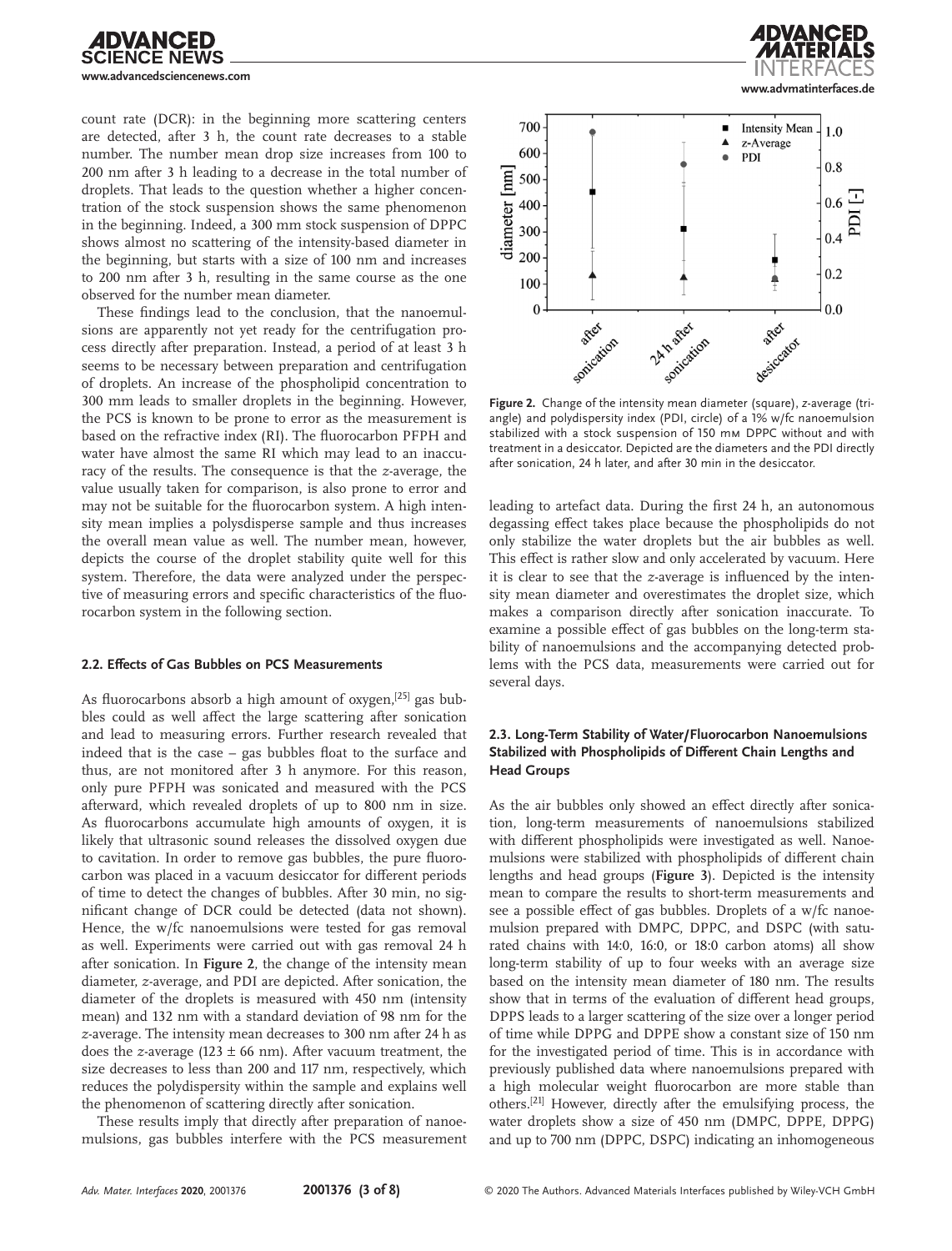

**www.advancedsciencenews.com**



time [h]

**Figure 3.** Long term stability of w/fc nanoemulsion droplets stabilized with phospholipids of different chain lengths and head groups. A) DMPC, DPPC, and DSPC. B) DPPS, DPPG, and DPPE. Each nanoemulsion containing 1 vol% is stabilized with 150 mm phospholipid in the aqueous phase (1.5 mm phospholipids in the final emulsion). Depicted is the mean diameter based on intensity.

nanoemulsion. The previous investigated measuring artefacts due to air bubbles in the beginning are likely to be the cause here as well. Additionally, a homogenous size for DSPC is first measured after 200 h indicating that the autonomous degassing effect takes place before.

In terms of stability, the zeta potential is often used to explain different phenomena of nanoemulsions and their droplet profiles.<sup>[26,27]</sup> Electrostatic interactions, when repulsive, prevent the droplets from coalescence and thus, stabilize the nanoemulsions. Additionally, Pal et al.<sup>[28]</sup> describe the phenomenon of steric hindrance that overcomes electrostatic forces and therefore explain the stability of the studied o/w nanoemulsions even though the zeta potential decreases. Fluorocarbons are non-conductive and thus, measurements are demanding and often lead to inconclusive results. In addition, zwitterionic molecules (phospholipids) show a very weak signal in general, increasing the difficulty to receive an adequate zeta potential. In fc/w emulsions stabilized with 150 mm DPPC, a zeta potential of  $8.29 \pm 0.557$  mV was measured. However, in w/fc emulsions, the zeta potentials are significantly smaller as the charges are partially shielded by the monolayer. Thus, it is assumed that the repulsive electrostatic forces are insignificant. However, the entropic stabilization is likely to be an influencing factor. Oswald ripening, a destabilization effect in the beginning and observed during many emulsification processes,

**www.advmatinterfaces.de**

cannot be studied here to completely explain the increase in droplet size in the beginning as the gas bubbles interfere with the measurement values (cf. Figure 1). No significant influence of Oswald ripening on the droplet size and destabilization is assumed because of the characteristics of the material system. It is known that entrapped insoluble species lower the Oswald ripening rate because of the build-up of osmotic pressure in comparison to soluble compartments.[29] Additionally, Delmas et al.<sup>[30]</sup> observed that the similar insoluble compartments when present in membranes, prevent the disappearance of small droplets. As PFPH is very inert and insoluble for both lipophilic and hydrophilic compartments, the same stabilizing effect is expected here: the insoluble lipids do not interfere with the fluorocarbon phase or the hydrophilic water phase and thus, contribute to the long-term stabilization of the nanoemulsion.

To conclude the performed experiments, they reveal that a statement about the size of droplets gained with the PCS directly after preparation is difficult and inaccurate. Typical stability analysis such as zeta potential or rheological behavior are inconclusive for the used material system. However, longterm stability is possible and shows stable, reproducible, and coherent results due to entropic stabilisation based on the insolubility of lipids and the aqueous phase, excluding Ostwald ripening. A transfer of droplets is, based on these data at this point, not favorable with freshly prepared nanoemulsions. Moreover, the refractive index remains a problem with PCS measurements: gas bubbles especially influence the intensity mean, changing the *z*-average for the worse and only leaving the number mean as a possible value for comparison. Therefore, an additional measuring system was chosen that is independent of gas bubbles and the refractive index. Using an X-ray beam, gas bubbles are not detected but only the droplets due to their density difference to the surrounding media.

### **2.4. Influence of Chain Lengths and Phospholipid Concentration on Liposomes**

For SAXS measurements of a w/fc emulsion, the water droplets are detected as perforations of the continuous surrounding phase of higher density fluorocarbons which are more intensive scattering centers. Thus, the w/fc emulsion does not describe a suspension of nanoscale scattering centers as would be the case for an o/w emulsion, but rather a continuum of more electron dense material with nanoscale pores making a measurement rather difficult. Liposomes, however, can be examined as with phospholipids stabilized water droplet in a surrounding aqueous phase. Because of a thin oil film between the layers, placing itself around during the centrifugation step, the electron density difference is high enough for a significant scattering behavior. Liposomes were produced via centrifugation according to the method described below; see Figure 6. Several advantages regarding the centrifugation process were achieved by using a fluorocarbon: a) hindrance by interfacial tension during phase transfer is compensated by the much stronger density difference between the hydrophobic and aqueous phase ( $\Delta \rho \approx 1 \text{ g cm}^{-3}$ ,  $\rho_{\text{water}} = 0.998 \text{ g cm}^{-3}$ ,  $\rho_{\text{fluorocarbon}} = 2.03 \text{ g cm}^{-3}$ ) enabling transfer; b) gel formation is no longer detectable. Because of the heavier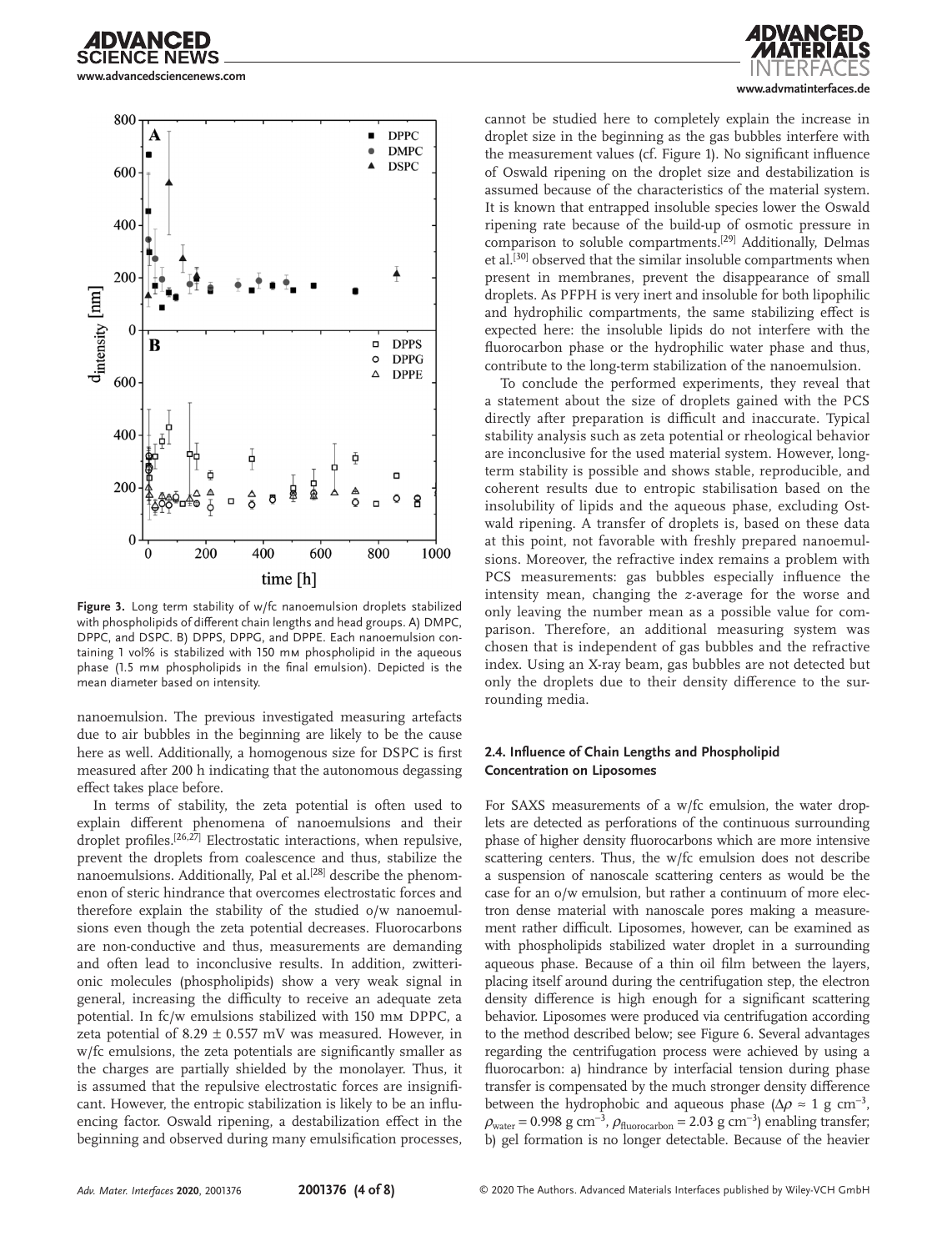# DVANCED **www.advancedsciencenews.com**

**www.advmatinterfaces.de**

**Table 1.** PCS measurement data and SAXS results for liposomes. Listed are the *z*-average, the number and intensity mean in nm of the formed liposomes, produced with phospholipids of different chain lengths, and a concentration of 150 mm in the stock suspension as well as different concentrations of DPPC. The last column shows the results measured by means of SAXS.

| Phospholipid [150 mm]   | Z-average [nm] $\pm$<br>standard deviation | Number mean $[nm]$ $\pm$<br>standard deviation | Intensity mean $[nm]$ $\pm$<br>standard deviation | Mean diameter<br>(SAXS) [nm] |
|-------------------------|--------------------------------------------|------------------------------------------------|---------------------------------------------------|------------------------------|
| <b>DMPC</b>             | $158.3 + 1.5$                              | $62.7 + 11.3$                                  | $392.8 \pm 53.2$                                  | $47.8 \pm 10.9$              |
| <b>DPPC</b>             | $132.9 \pm 0.3$                            | $64.2 \pm 10.7$                                | $260.5 \pm 74.9$                                  | $60.9 \pm 15.8$              |
| <b>DSPC</b>             | $538.8 + 60.2$                             | $55.6 + 10.2$                                  | $2342 + 385.4$                                    | $57.8 \pm 11.9$              |
| DPPC concentration [mm] |                                            |                                                |                                                   |                              |
| 25                      | $407.0 + 18.3$                             | $59.6 + 4.8$                                   | $1599.6 + 144.9$                                  |                              |
| 150                     | $132.9 + 0.3$                              | $64.2 \pm 10.7$                                | $260.5 \pm 74.9$                                  | $60.9 \pm 15.8$              |
| 300                     | $201.7 + 4.9$                              | $65.5 \pm 4.1$                                 | $1345.0 \pm 195.2$                                | $64.1 \pm 16.1$              |

hydrophobic phase, the aqueous droplets experience buoyancy instead of sedimentation during centrifugation which c) enables to easily harvest the liposomal suspension from the top.

As gas bubbles influence the intensity mean, hence, the *z*-average; SAXS measurements were performed in order to examine the suitable comparison of the number mean value (cf. **Table 1**). Additionally, the experiments allow to examine whether liposomes can be formed at all even though previous experiments do not suggest a production with freshly prepared nanoemulsions (cf. Figures 1 and 3). Liposomes stabilized with DMPC, DPPC, and DSPC were measured by means of SAXS. Furthermore, different concentrations of DPPC were examined.

As the particle number concentration and electron density difference is assumed to be the same for all samples and the scattering intensity is additionally proportional to the particle volume (cf. Equation (2)), it is likely that the size of droplets increase with longer chain lengths as well. Hence, the influence of chain lengths was additionally investigated on the formation of liposomes by means of SAXS (**Figure 4**). The results show a similar behavior in their change of intensity with an increasing chain length. At the same time, the size of the measured liposomes is enlarged. Liposomes formed by DMPC

reveal a size of 48 nm, DPPC a size of 61 nm, and DSPC of 59 nm. All scattering curves can be modeled by a high quality of the fit. The fractal dimension of the surface  $D_{sf}$  is slightly smaller than two, indicating a weak diffusive interface. While DMPC stabilized liposomes are much smaller, DPPC and DSPC do not change the liposome size. As the concentration of phospholipids stabilizing the nanoemulsions showed an effect (cf. Figure 1), three different concentrations were tested on their influence on liposome production (**Figure 5**). A change of concentration shows that a 25 mm stock suspension leads to liposomes bigger than 130 nm, the detection limit of the SAXS, as the amount of phospholipids are not enough to stabilize smaller droplets.  $D_{sf}$  describes a rough surface with bigger structures which leads to the conclusion, that the thin and smooth fluorocarbon film is not present here. A concentration of 150 mm of phospholipids results in liposomes of 61 nm and the twofold amount of phospholipids in 64 nm. Furthermore, the scattering intensity for liposomes from 300 mm is larger than that of the lower concentrations. It can be concluded that with 300 mm DPPC as a stock suspension, it might be possible to form more liposomes during the transfer while the size is process-specific.



**Figure 4.** Scattering intensity over scattering vector from SAXS measurements of liposomes consisting of phospholipids with different chain lengths, depicted with an offset for clarity. A modeling tool for polydisperse hard spheres was applied to determine the liposome size.



**Figure 5.** Scattering intensity over scattering vector of different liposomes prepared with different concentrations of DPPC in the stock suspension. A modeling tool for polydisperse hard spheres was applied for the measurable concentrations of 150 and 300 mm to determine the liposome size; a Porod fit was applied for the lowest concentration of 25 mm.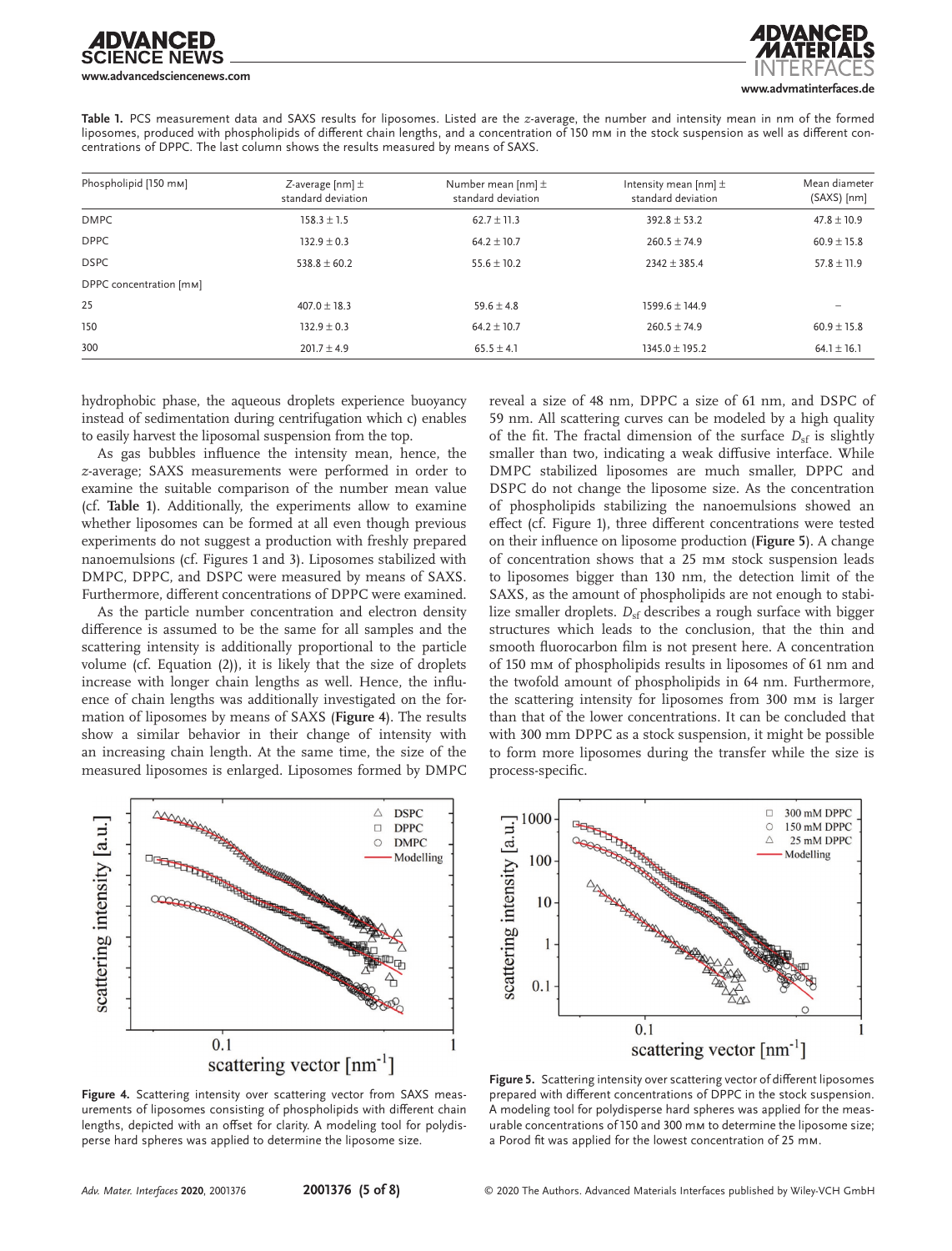

These results show that the formation of liposomes via centrifugation needs a certain amount of phospholipids for a stable product. This finding is in accordance with data gained from previous tensiometry experiments (see Ref. [17]) specifically performed between the used fluorocarbon and a phospholipid suspension. SAXS measurements reveal the small enlargement of liposomes the longer the chain lengths (from DMPC to DPPC). Similar to the tensiometric influence, the chain length changes the size as observed here. Furthermore, SAXS measurements support the finding that gas bubbles do not have an influence on the production of liposomes in general. However, PCS data need to be looked at with caution as the intensity mean and *z*-average falsify the actual size due to measurement artefacts (cf. Table 1). The droplet size determination with the PCS can be misleading regarding a complete determination of the size distribution of complex systems and that the *z*-average or intensity mean are not comparable values.<sup>[31]</sup> The number mean, however, is in a similar size range for the produced liposomes (50–70 nm). The larger sizes in comparison to SAXS data is due to the measuring system as the PCS gives the hydrodynamic radius.

# **3. Conclusion**

This work shows the characteristics of w/fc nanoemulsions as a first step to produce liposomes from nanoemulsions. Applying perfluoroperhydrophenanthrene as the hydrophobic phase led to stable nanoemulsions over a period of 4 weeks. Different phospholipid chain lengths showed no influence on the average droplet size determined by PCS over 4 weeks. A variation of head groups revealed larger scattering of the droplet size for the phospholipid DPPS that are likely due to gas bubbles. As fluorocarbons are natural oxygen accumulators, gas bubbles, carried into the fluorocarbon by sonication, influence the measurements with the PCS especially directly after preparation. Evaporation eliminates this effect, however, during centrifugation of water droplets for liposome production, gas bubbles do not influence the final product. The data gained from PCS first led to the conclusion, that the freshly produced nanoemulsions are not suitable for liposomes production in the sense that a post-treatment to remove gas bubbles is needed. However, these experiments also reveal the limits of different measurement systems such as the PCS for complex systems. Here, the refractive index of the fluorocarbon and water are almost identical. As PCS measures particle size based on photon intensity fluctuation for which the RI is crucial, errors are amplified due to the small difference in RI. An overestimation of droplet size, as shown here, is likely, as the calculation is based on the diffusion coefficient and thus, an indirect method. Additionally, the dynamic viscosity plays a key role and the present system of fluorocarbons, phospholipids, and buffer can influence the calculation. The final hydrodynamic radius gained from the PCS measurements is calculated with all of the factors from above and thus, an overestimation is probable. However, the PCS allows a quick overview of the system and is suitable for long-term measurements which is not possible with SAXS as a time resolved measurement requires measuring time and resources. Here, information about the size is given directly



after preparation and shows that the produced nanomemulsions are suitable for a droplet transfer to form liposomes with an average size of 60 nm, and that a certain concentration is needed to form liposomes at all. SAXS experiments revealed that indeed the intensity mean falsifies the mean value of nanoemulsion droplets and liposomes produced from a fluorocarbon system, but the number mean gives equivalent results. This work gives an insight into the measuring difficulties of fluorocarbon nanoemulsions and phospholipids and how these systems can yet be analyzed. What remains to be achieved is a detailed analysis of liposomes: how long are they stable, is sterile filtration of the product possible, how much active pharmaceutical ingredient can be encapsulated with this method? These questions have yet to be answered, however, the method holds the ability for a high encapsulation efficiency.

# **4. Experimental Section**

*Materials*: All phospholipids used for the experiments were provided by Lipoid (Ludwigshafen, Germany). The synthetic phospholipids 1,2-dimyristoyl-*sn*-glycero-3-phostphatidylcholine (DMPC), 1,2-dipalmitoyl-*sn*-glycero-3-phosphatidylcholine (DPPC), and 1,2-distearoyl-*sn*glycero-3-phosphatidylcholine (DSPC); 1,2-dipalmitoyl-*sn*-glycero-3-phosphorac-glycerol (DPPG), 1,2-dipalmitoyl-sn-glycero-3-phosphoethanolamine (DPPE), and 1,2-dipalmitoyl-*sn*-glycero-3-phospho-L-serine (DPPS) were received in powder form. Perflouroperhydrophenanthrene (PFPH) was purchased from F2 Chemicals (Preston, UK). The long-chain and cyclic molecule had a density of 2.03  $g \text{ cm}^{-3}$  and a dynamic viscosity of 28.4 mPa s.

*Preparation of Lipid Suspensions*: Because of the very low solubility of phospholipids in PFPH (beyond detection: minimally <10<sup>−</sup>6 mm or lower), stock suspensions were prepared with phosphate buffer (15 mm) if not stated otherwise. Stock suspensions for all utilized phospholipids were prepared in different concentrations depending on the experimental set up (from 25 to 300 mm). The acquired amount of phospholipids was weighed into a 2 mL reaction tube (Eppendorf AG, Hamburg, Germany) and dissolved in 1 mL phosphate buffer (15 mm). For better dissolution of the lipids, ultrasonic sound with a 100% cycle and 10% (40 W) output control of the nominal converter amplitude (with sonotrode Digital Sonifier 450, Branson Ultrasonic Corporation, Danbury, USA, with a nominal power of 400 W) was applied for 10 s as a premixing followed by a 50% sonication cycle and 10% output control for 10 min. The temperature was controlled with an ice bath to compensate the heat input from the sonication procedure and kept at 30 °C during the preparation. Denaturation of phospholipids could be neglected because of the temperature control and the low energy input. As described by Juliano et al.,<sup>[32]</sup> radicals of lipids during sonication were below 2  $\mu$ m during a sonication frequency of 20 kHz and full power settings for 6 min. Here, only 10% of the nominal power was used with a cycle of 50%.

*Preparation of w/fc Nanoemulsions*: The w/fc nanoemulsion contained 1 vol% of dispersed phase, prepared as stated above. Thus, the viscosity of the nanoemulsion changed slightly to a new viscosity  $\eta_1 = 29.1$  mPa s based on Einstein's equation<sup>[33]</sup> with  $\eta_1 = (1 + 2.5 \text{ C}) \eta_0$  where *C* is the dispersed phase's volume fraction. The total volume of the emulsion was 1 mL with PFPH as the continuous phase. As homogenizers operate in a high pressure range and fast mass flows, it did not allow the phospholipids to adsorb at the interface between the aqueous phase and the fluorocarbon because of the short residence time.[34,35] Thus, ultrasonic sound was chosen for emulsification because of a short energy input, yet long residence time. Ultrasonic sound (Digital Sonifier 450, Branson) emulsified the dispersed phase with the PFPH; the settings for emulsification were the same as for the preparation of the stock suspension. The concentration of phospholipids needed for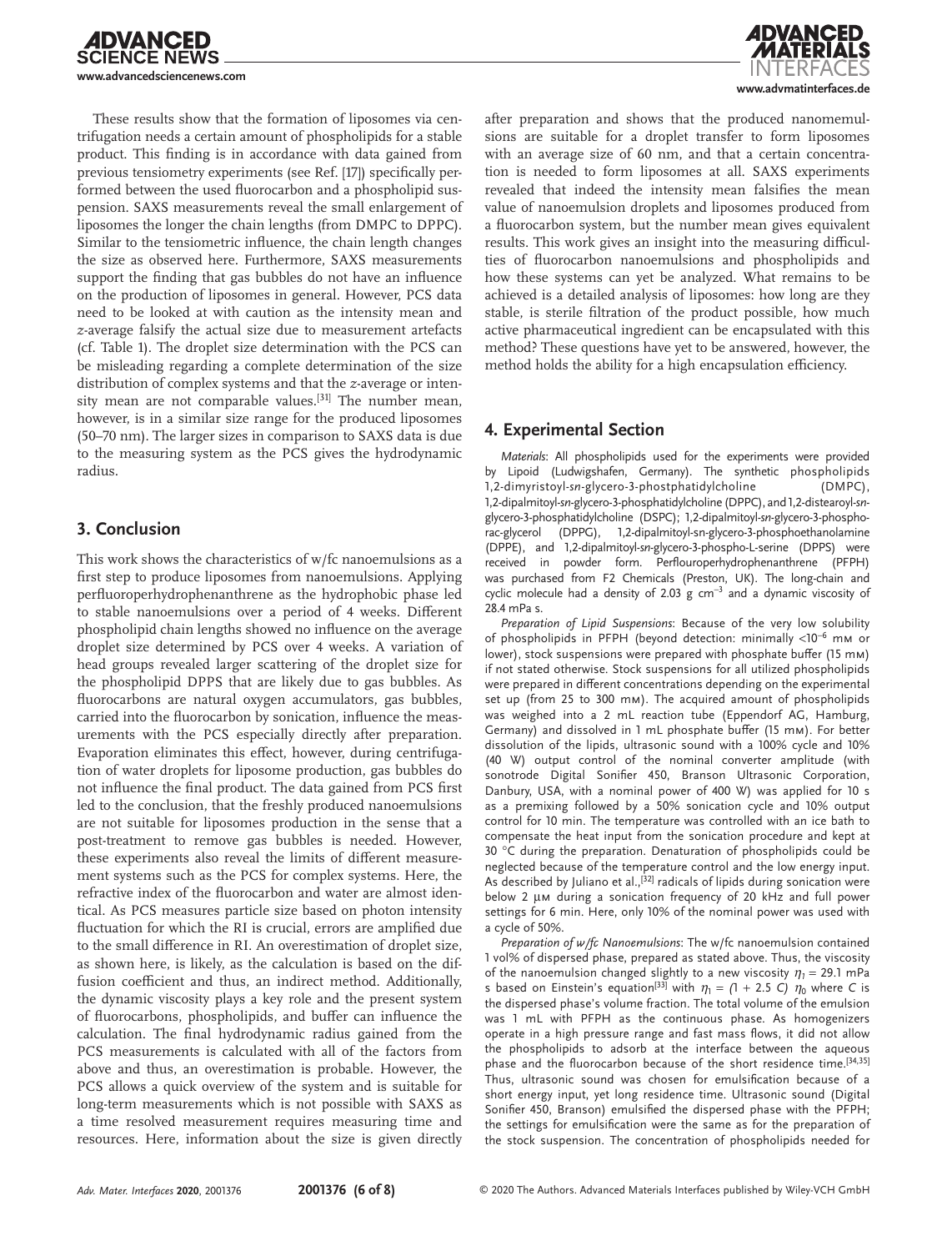



stabilization of water droplets and being able to form a bilayer from phospholipids in excess came from previous tensiometry experiments (see Ref. [17]) and was found to be at least 150 mm. For the most part, experiments were carried out with 150 mm of phospholipids in the stock suspension. Stock suspensions (25 and 300 mm) served as comparison.

*Size Determination of Nanoemulsion Droplets and Liposomes*: The droplet size of the nanoemulsions as well as the liposomes was measured with photon correlation spectroscopy (PCS; Zetasizer nano ZSP, Malvern Instruments, Worcestershire, UK). Each sample was measured 4 times with 11 runs within each measurement at room temperature (20.0 °C). The results of the PCS were depicted as the *z*-average, the mean diameter based on the change in intensity, the polydispersity index (PDI), and the derived count rate (DCR). The DCR is the scattering intensity, compensated for the signal attenuation during measurements, given in photon kilocounts per second. The *z*-average and PDI were both calculated from an autocorrelation function, where the PDI gave the size distribution based on the deviation between the autocorrelation function to an unimodal size function.

In addition to the PCS, specific samples were measured with small angle X-ray scattering (SAXS; Xenocs Xeuss 2.0, Sassenage, France). Measurements were performed in a gel-holder with a sample to detector distance of 1750 mm. The collection of scattering data with the 300 K-S detector was set to 1800 s. The intensity *I (q)* was measured by a function of the scattering vector *q* with

$$
q = 4\pi/\lambda \cdot \sin(\theta/2) \tag{1}
$$

where *θ* is the scattering angle and *λ* the wavelength of the Cu-K*α* X-ray beam ( $\lambda$  = 0.154 nm). The intensity is also a function of the particle volume *V*<sup>p</sup> *2* and the particle number concentration *NV* <sup>−</sup>*<sup>1</sup>* , where the requirement for a successful measurement is the electron density difference  $\Delta\rho_{\rm e}^2$  of the two investigated phases within the system:

$$
I(q) \propto NV^{-1} \cdot V_p^2 \cdot \Delta \rho_e^2 \tag{2}
$$

For data evaluation, a modeling tool for polydisperse, hard spheres by the software IgorPRO (version 8.04) were used. The data evaluation included the analysis of the Guinier-regime to obtain information about the particle size as well as the Porod-regime to describe the outer particle structure. Further information about the sample preparation, measurement techniques, as well as the data evaluation can be found elsewhere.[36–38]

*Preparation of Liposomes*: For the production of liposomes, a second aqueous phase, phosphate buffer (15 mm, if not stated otherwise), incorporated the aqueous droplets covered with phospholipids from the w/fc nanoemulsion after centrifugation. Both phases, the nanoemulsion and the aqueous phase, were at a volume ratio of 1:1. via centrifugation (Eppendorf Centrifuge 5430 R, Eppendorf AG, Hamburg, Germany) at 0 °C and 4000 g for 30 min; the aqueous droplets from the w/fc nanoemulsion



**Figure 6.** Schematic illustration of the centrifugation process to form a liposome. A w/fc nanoemulsion contains inverse micelles with the encapsulated model API and freely available phospholipids that adsorb at the interface. The applied centrifugal force directs the droplets toward the lighter phase  $(=$  buffer), thereby covering them with an additional monolayer of phospholipids.

start migrating to the upper phase. Due to a large excess of PLs in the nanoemulsion, not all PLs are bound at the interfaces of the inverse micelles forming the w/fc nanoemulsion. The remaining PLs adsorb at the interface between the nanoemulsion and the upper aqueous phase. If an inverse micelle contacts the interface due to the applied centrifugal forces, the interfacially adsorbed PLs form a second monolayer around the droplet. A liposome is formed by the transfer to the lighter aqueous phase (**Figure 6**). A return to the fluorocarbon phase is impossible due to the density difference. This process holds the capability of encapsulating a high amount of active pharmaceutical ingredients.

### **Acknowledgements**

The research leading to these results was funded by the Phospholipid Research Center (Heidelberg, Germany). The authors kindly thank Lipoid (Ludwigshafen) for donating lipids to this research and Lea Fachet for carrying out desiccator experiments.

Open access funding enabled and organized by Projekt DEAL.

### **Conflict of Interest**

The authors declare no conflict of interest.

### **Keywords**

colloidal systems, fluorocarbon nanoemulsions, liposomes, phospholipids, SAXS

> Received: August 4, 2020 Revised: November 17, 2020 Published online:

- [1] D. O'Hagan, *Chem. Soc. Rev.* **2008**, *37*, 308.
- [2] M. Cimorelli, B. Angel, A. Fafarman, A. Kohut, B. Andrien, K. Barrett, S. Wrenn, *Appl. Acoust.* **2018**, *138*, 9.
- [3] L. Wu, X. Wen, X. Wang, C. Wang, X. Sun, K. Wang, H. Zhang, T. Williams, A. J. Stacy, J. Chen, A. H. Schmieder, G. M. Lanza, B. Shen, *Theranostics* **2018**, *8*, 563.
- [4] J. G. Riess, *Chem. Rev.* **2001**, *101*, 2797.
- [5] W. Shurtleff, A. Aoyagi, https://[www.soyinfocenter.com](https://www.soyinfocenter.com) (accessed: November 2020).
- [6] P. van Hoogevest, A. Wendel, *Eur. J.Lipid Sci. Technol.* **2014**, *116*, 1088.
- [7] F. Szoka, D. Papahadjopoulos, *Proc. Natl. Acad. Sci. USA* **1978**, *75*, 4194.
- [8] K. Akashi, H. Miyata, H. Itoh, K. Kinosita, *Biophys. J.* **1996**, *71*, 3242.
- [9] M. Brandl, D. Bachmann, M. Drechsler, K. H. Bauer, *Drug Dev. Ind. Pharm.* **1990**, *16*, 2167.
- [10] J.-P. Colletier, B. Chaize, M. Winterhalter, D. Fournier, *BMC Biotechnol.* **2002**, *2*, 9.
- [11] S. Y. Hwang, H. K. Kim, J. Choo, G. H. Seong, T. B. D. Hien, E. K. Lee, *Colloids Surf., B* **2012**, *94*, 296.
- [12] S. Pautot, B. J. Frisken, D. A. Weitz, *Proc. Natl. Acad. Sci. USA* **2003**, *100*, 10718.
- [13] H. Träuble, E. Grell, *Neurosci. Res. Program Bull.* **1971**, *9*, 373.
- [14] C. J. Kirby, G. Gregoriadis, *J. Microencapsulation* **1984**, *1*, 33.
- [15] J.-H. Sommerling, N. Uhlenbruck, G. Leneweit, H. Nirschl, *Colloids Surf. A* **2017**, *535*, 257.
- [16] J.-H. Sommerling, M. B. C. de Matos, E. Hildebrandt, A. Dessy, R. J. Kok, H. Nirschl, G. Leneweit, *Langmuir* **2018**, *34*, 572.